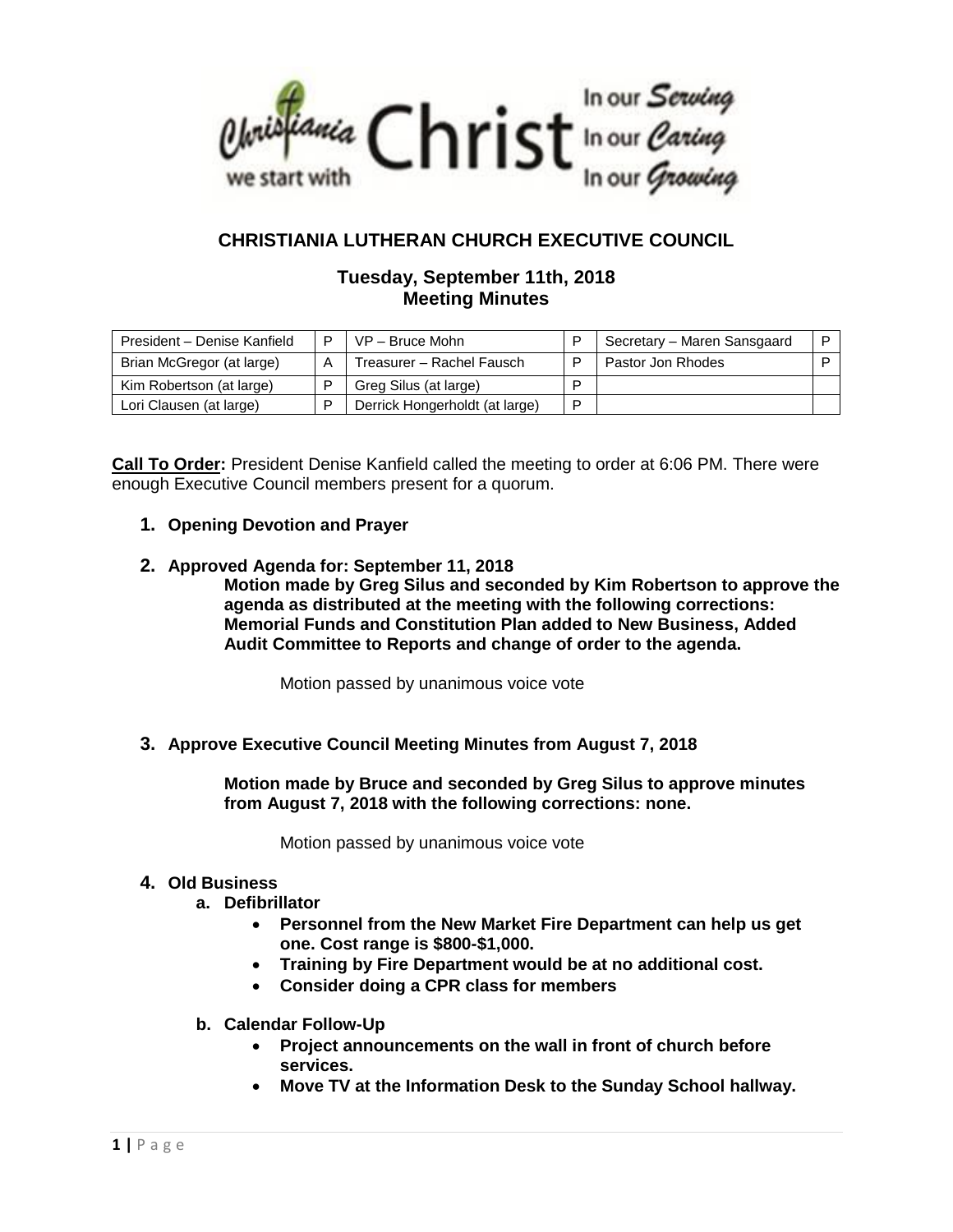**c. Follow Up on CYF Policy**

**Motion made by Greg Silus and seconded by Bruce Mohn to approve the Children, Youth, and Vulnerable Adults Protection Policy.**

Motion passed by unanimous voice vote

- **d. 2019 Budget**
	- **Discuss how to prepare for the 2019 Budget approval**
		- **i. Budgets are due from the ministry teams by September 30, 2018**
		- **Bridge Pastor for Vacation**
		- **External Audit**

#### **5. New Business**

- **a. Housing Allowance**
	- **\$25,000 for 2018**

**Motion made by Kim Robertson and seconded by Derrick Hongerholdt to approve Pastor Rhodes Housing Allowance of \$25,000 for 2018.**

Motion passed by unanimous voice vote

- **b. Church Security**
	- **Property Committee no longer wants to oversee security.**
	- **Greg Silus is working to figure out who can oversee this going further.**
- **c. Setting Date for State of the Church**
	- **October 14, 2018 – Last 15 minutes of each service.**
- **6. Council Information and Reports**
	- **a. Receive Treasurer's Report**

**Motion made by Kim Robertson and seconded by Derrick Hongerholdt to move \$1,200 from youth checking account to youth savings account.**

Motion passed by unanimous voice vote

- **b.** Pastor's Report Not Received
- **c. Receive CYF Leader's Report**
- **d. Receive Property Committee Report**
- **e. Receive Ministry Board Report**
- **f.** Worship Not Received
- **g.** Mission Report Not Received
- **h.** Congregational Life Not Received
- **i.** Stewardship Not Received
- **j. Receive Membership Report**
- **k.** Financial Review Committee Not Received
- **l. Receive Audit Committee Report**